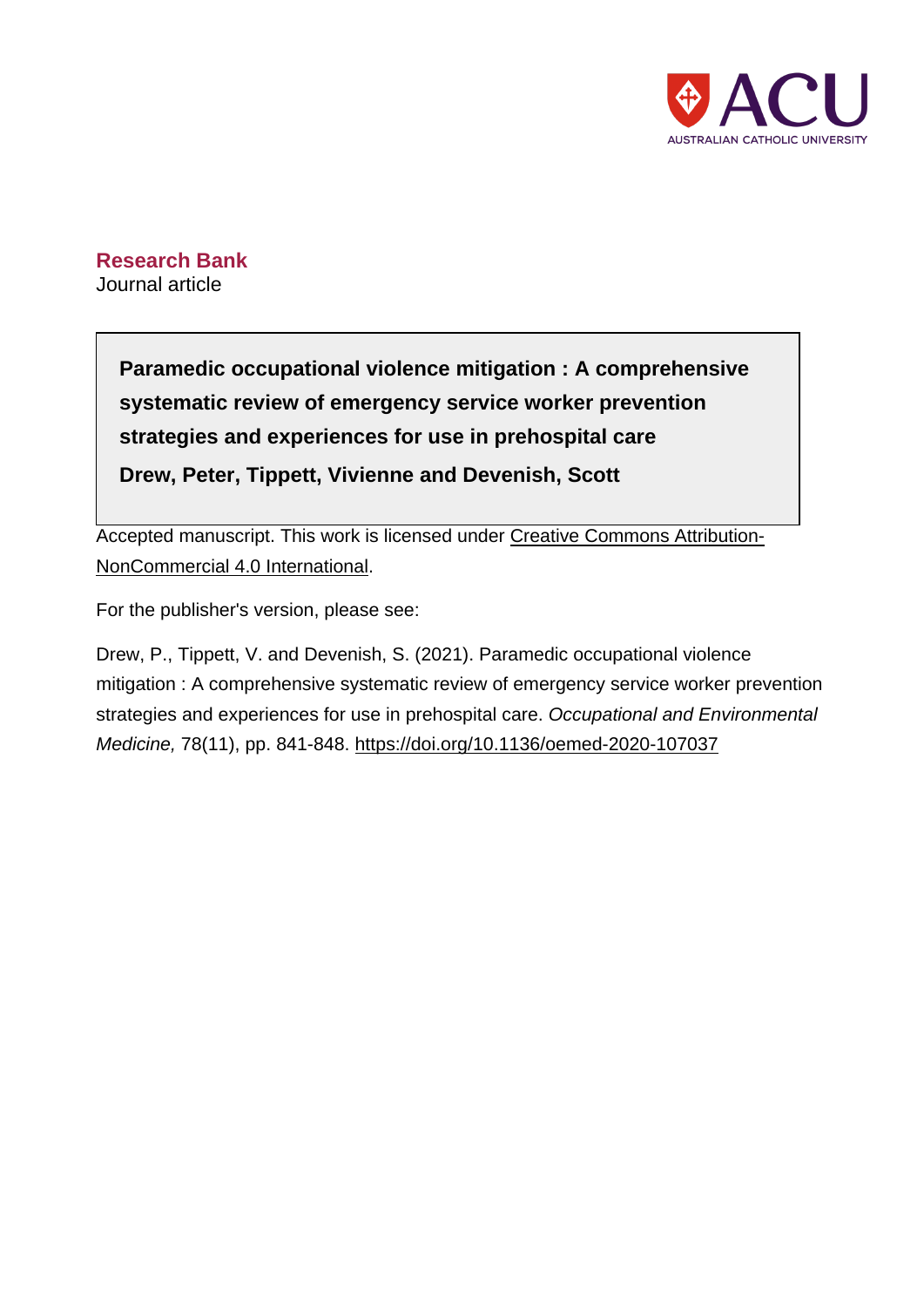# **Paramedic occupational violence mitigation: a comprehensive systematic review of emergency service worker prevention strategies and experiences for use in prehospital care.**

| <b>Authors</b>                |
|-------------------------------|
| Peter Drew <sup>1</sup>       |
| Vivienne Tippett <sup>1</sup> |
| Scott Devenish <sup>1</sup>   |

1. School of Clinical Science, Faculty of Health, Queensland University of Technology (QUT), Victoria Park Rd, Kelvin Grove, Queensland, Australia 4059

# **Corresponding author:**

Peter Drew

Email: [peter.drew@hdr.qut.edu.au](mailto:peter.drew@hdr.qut.edu.au)

# **Keywords:**

Emergency medical service; emergency service workers; mitigation; occupational violence; paramedic.

# **Word Count:**

4553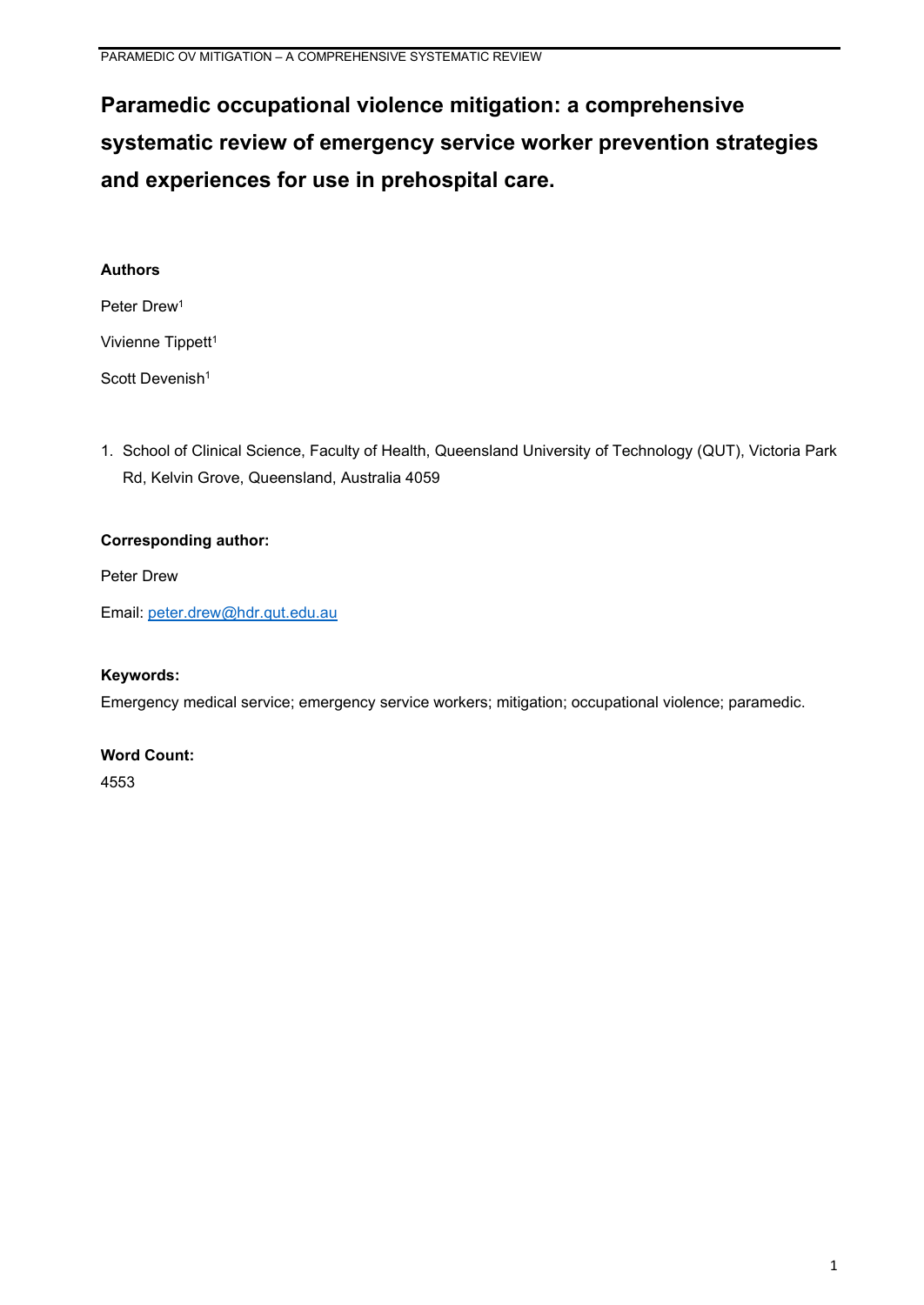#### **Abstract**

*Introduction:* Occupational violence is a significant issue within the context of prehospital health care with the majority of paramedics reporting some form of abuse, intimidation, physical or sexual assault during their career. Though the paramedic literature acknowledges the severity of this issue, there is limited literature examining occupational violence mitigation strategies. Despite this, the operational and environmental similarities that exist between paramedics and other emergency service workers such as the police and firefighters, provide an opportunity to review relatable occupational violence mitigation strategies and experiences. *Methods:* This review utilized Joanna Briggs Institute guidance for systematic reviews of both qualitative evidence and effectiveness. Studies included in this review incorporated those published in English from 1990 through to January 2020. *Results:* Two qualitative studies met the criteria for review. From these, a total of 22 findings were extracted and combined to form four categories from which two syntheses were developed. Twenty-four quantitative studies, encompassing six unique fields, met the criteria for review. *Conclusions:* Mitigation strategies for emergency service worker occupational violence are not easily defined. They are dynamic, multi-layered, and encompass a variety of complex social, medical and psychological influences. In spite of this, there are clear benefits to their application in regard to the approaches and training of violence mitigation. The paramedic environment would benefit from strategies that are flexible to the ongoing needs of the workers and the specific cultural, environmental, and social factors that encompass the paramedic organization.

## **What this paper adds**

#### *What is already known about this subject?*

Occupational violence is a significant issue within the context of emergency medical service health care. To help reduce the threat of this violence, occupational violence mitigation strategies aim to equip staff with appropriate knowledge, skills, and equipment. Though there is a significant body of work about the structure, objectives and content of occupational violence mitigation strategies, there is limited supporting evidence to validate the efficacy of such practice. This is reflected in the dearth of peer-reviewed literature on occupational violence mitigation strategies and their effectiveness within paramedic practice. However, the operational and environmental similarities that exist between paramedics and other emergency service workers such as the police and firefighters, provide an opportunity to review relatable occupational violence mitigation strategies and experiences.

#### *What are the new findings?*

The qualitative studies provided evidence regarding occupational violence mitigation programs and training, and what emergency service workers perceive is necessary to reduce incidents of violence and aggression. The quantitative studies provided evidence on an array of interventions including conflicting evidence on the use of body-worn cameras and rates of assault; varying rates of effectiveness of chemical sedation and complications amongst different pharmacological agents; decreasing performance of participants self-defense skills under high-pressure situations; perceptions of social cues to imminent violence; and improvements in either training procedures or programs that could influence the way that mitigation strategies are viewed, developed and taught.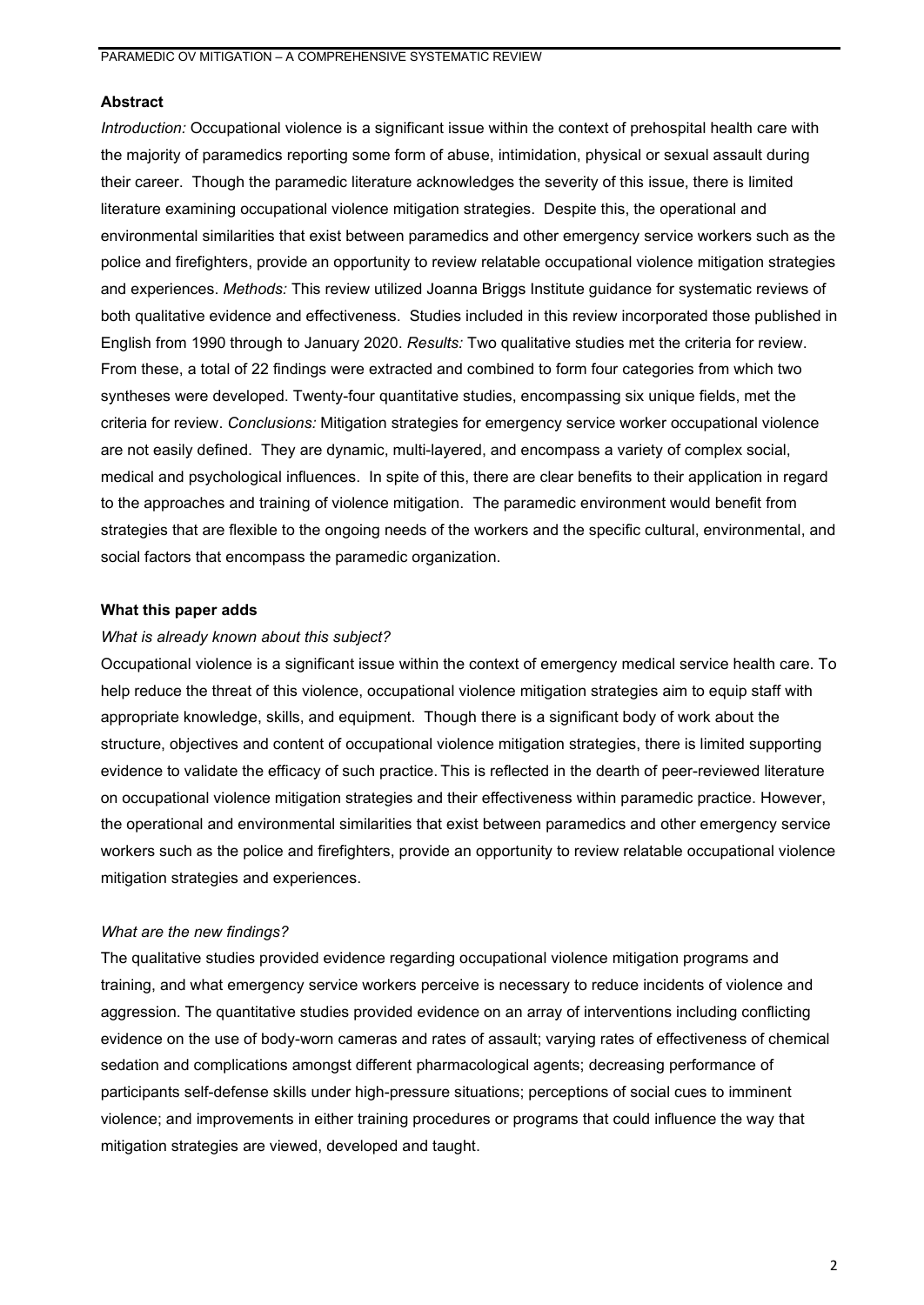# *How might it impact on clinical practice in the foreseeable future?*

Mitigation strategies for emergency service worker occupational violence are not easily defined. They are dynamic, multi-layered, and encompass a variety of complex social, medical and psychological influences. The ability to be adaptable and flexible to the ongoing needs of the workers and their environment, is a keystone to effective occupational violence mitigation strategies. Strategies and systems that are developed for paramedics need to be tailored to the specific cultural, environmental, and social factors that encompass the emergency medical service organization with comprehensive and ongoing evaluation of their impact.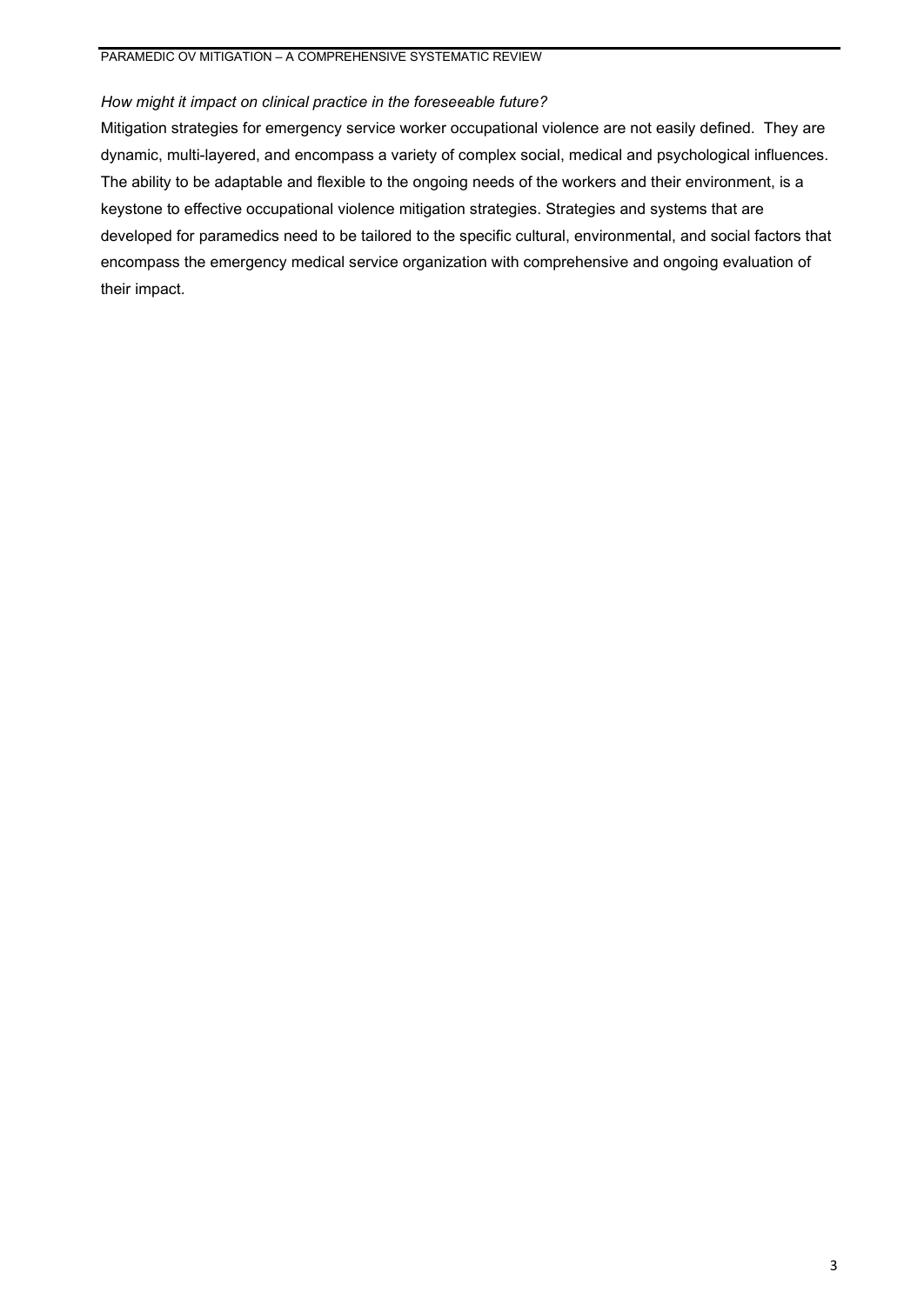#### **Title**

Paramedic occupational violence mitigation: a comprehensive systematic review of emergency service worker prevention strategies and experiences for use in prehospital care.

#### **Introduction**

Occupational Violence (OV) can be characterized as any external abuse, threat, or assault of an employee in the context of their work and involves a clear or implied challenge to the employee's personal health, safety, or well-being. $^{(1,\,2)}$  OV is a significant issue within the context of Emergency Medical Service (EMS) health care with as many as 90% of paramedics reporting some form of abuse, intimidation, physical or sexual assault during the course of their work. (3-5)

OV mitigation strategies are approaches to education, training and operations that aim to equip staff with the right knowledge, skills, and equipment to help reduce the threat of violence. However, the array of risk factors that predispose paramedics to an increased threat of violence is a challenge for OV mitigation strategies within EMS systems. These risk factors include; working with volatile patients, operating in mobile workplaces, isolation from **co-workers**, the transportation of patients, and late at night or early morning work hours. (6)

Though there is a significant body of work about the structure, objectives and content of OV mitigation strategies, there is limited supporting evidence to validate the efficacy of such practice.<sup>(7)</sup> This is reflected in the dearth of peer-reviewed literature on OV mitigation strategies and their effectiveness within paramedic practice.<sup>(8)</sup> While there exists some literature on OV mitigation strategies for healthcare workers,<sup>(7)</sup> the majority of these studies are centered on the acute hospital setting. $^{(9)}$  These reviews, though of some interest, are limited in their usefulness due to the emphasis on the hospital environment. By contrast to the hospital setting, paramedics operate in an environment which is dynamic, inconsistent, and with vulnerability exacerbated by the isolation that does not exist within other healthcare professions.<sup>(10-12)</sup>

The environmental context in which paramedics operate is unique within healthcare and plays a significant role in both defining and dictating decision making processes and social interactions. $^{(13)}$  Though unique to healthcare, paramedics are not alone in operating in such dynamic environments. Paramedics share this space and cooperate in alliance with both police and firefighters under the broader heading of Emergency Service Workers (ESW). ESW work is often physically demanding and punctuated by periods of high-level stress, activity and in locations that are both varied and chaotic. ESW protect public health and safety, at the same time exposing themselves to personal danger through frequent contact with the public during episodes and events of heightened emotions and frustrations. $(12)$  Importantly, like paramedics, all ESW are at an increased risk of exposure to OV during the course of their work.<sup>(12, 14-16)</sup> While there are important differences between the ESW professions regarding the nature of their work,<sup> $(12)$ </sup> it is their similarities and distinctive environmental relationship that provides the opportunity to examine the effectiveness of their specific OV mitigation strategies. It is anticipated through a broader examination of the ESW OV literature, effective mitigation strategies can be identified for the purpose of translating this practice or education into the paramedic environment.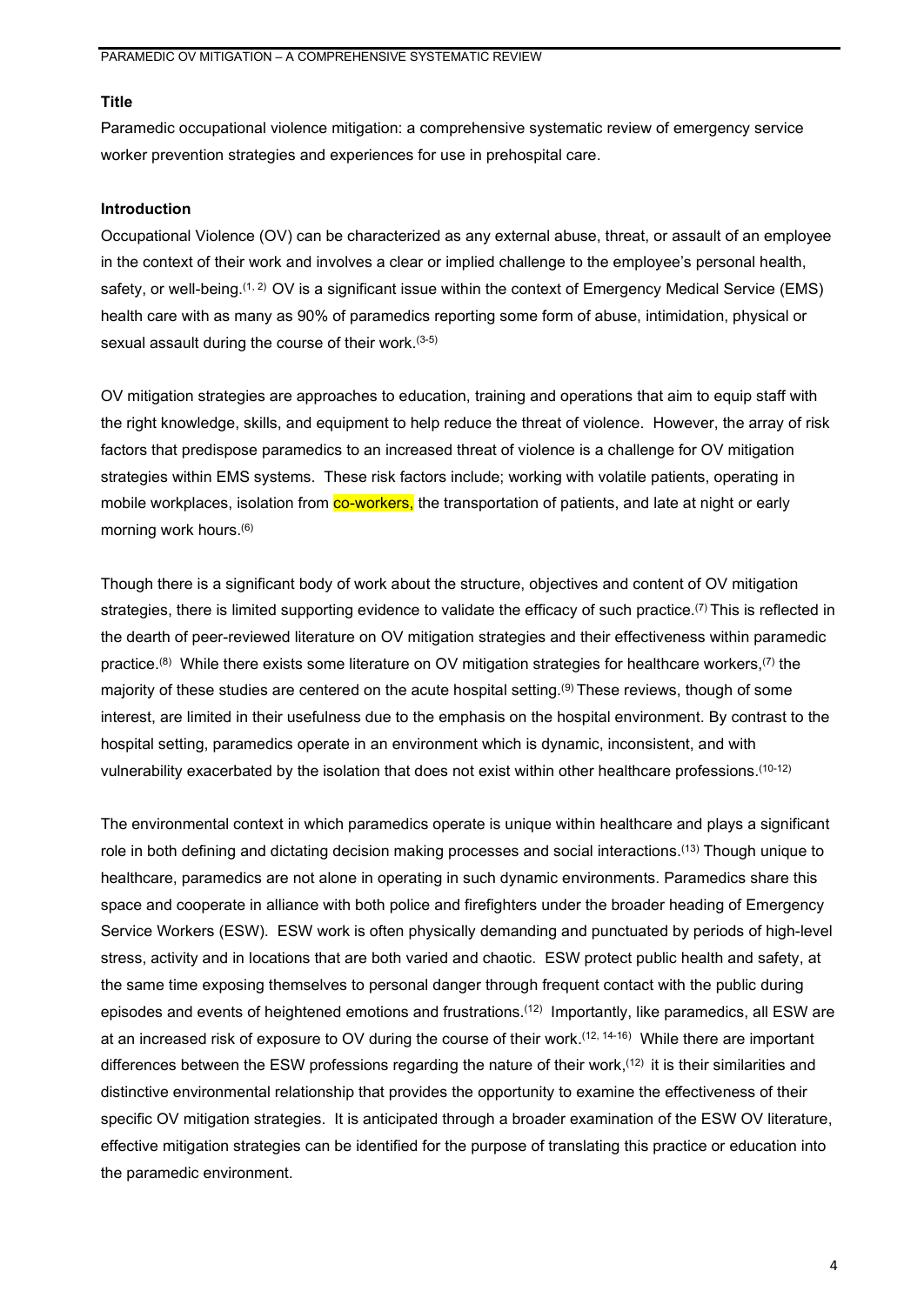# **Review Question/Objective**

The objective of this review was to synthesize the Quantitative (QN) and Qualitative (QL) data regarding OV mitigation strategies and their effects towards ESW. The resulting conclusions and recommendations will prove useful for paramedic occupational safety and training development.

# **Methods**

This multi-method systematic review was undertaken utilizing guidance from the Joanna Briggs Institute  $(JBI)$  approach<sup> $(17)$ </sup> for systematic reviews of both qualitative evidence and effectiveness.

# Inclusion/Exclusion Criteria

The review considered any ESW, of any age or gender, who interacts with the public during the context of their work. This included:

- Paramedics, ambulance officers, Emergency Medical Technicians (EMT), and EMS personnel. Paramedic is typically the recognized term for a prehospital emergency healthcare worker, however other terms such as EMT may be utilized.
- Police
- Firefighters and rescuers.

The review excluded any studies that involved working in a controlled environment (e.g. hospital), or those pertaining to aeromedical operations. It also excluded studies which involved the specific use of firearms, conducted electrical weapons (e.g. Taser), and lachrymatory agents (e.g. pepper spray), as these interventions were considered inconsistent with the ethical and professional practice of paramedics.

# Type of Interventions

The QN component of this review considered any studies examining strategies delivered to ESW to mitigate occurrences of OV. Interventions included but was not limited to; physical restraint, chemical sedation, behavior management, and audiovisual recording equipment.

# **Comparators**

This review included studies that compared an intervention to other interventions, placebo or control products. The authors placed no limits on the comparator types.

# Type of Outcomes

This review considered QN studies that included the following outcome measures:

- Incidence of OV
- Incidence of OV resulting in psychological or physical injury or impairment
- Individual knowledge and skills relating to OV mitigation
- OV mitigation and control measures such as effectiveness of self-defense skills.

# **Context**

The QL component of this review included any studies that explored the perceptions and experiences of ESW on OV mitigation and associated prevention strategies.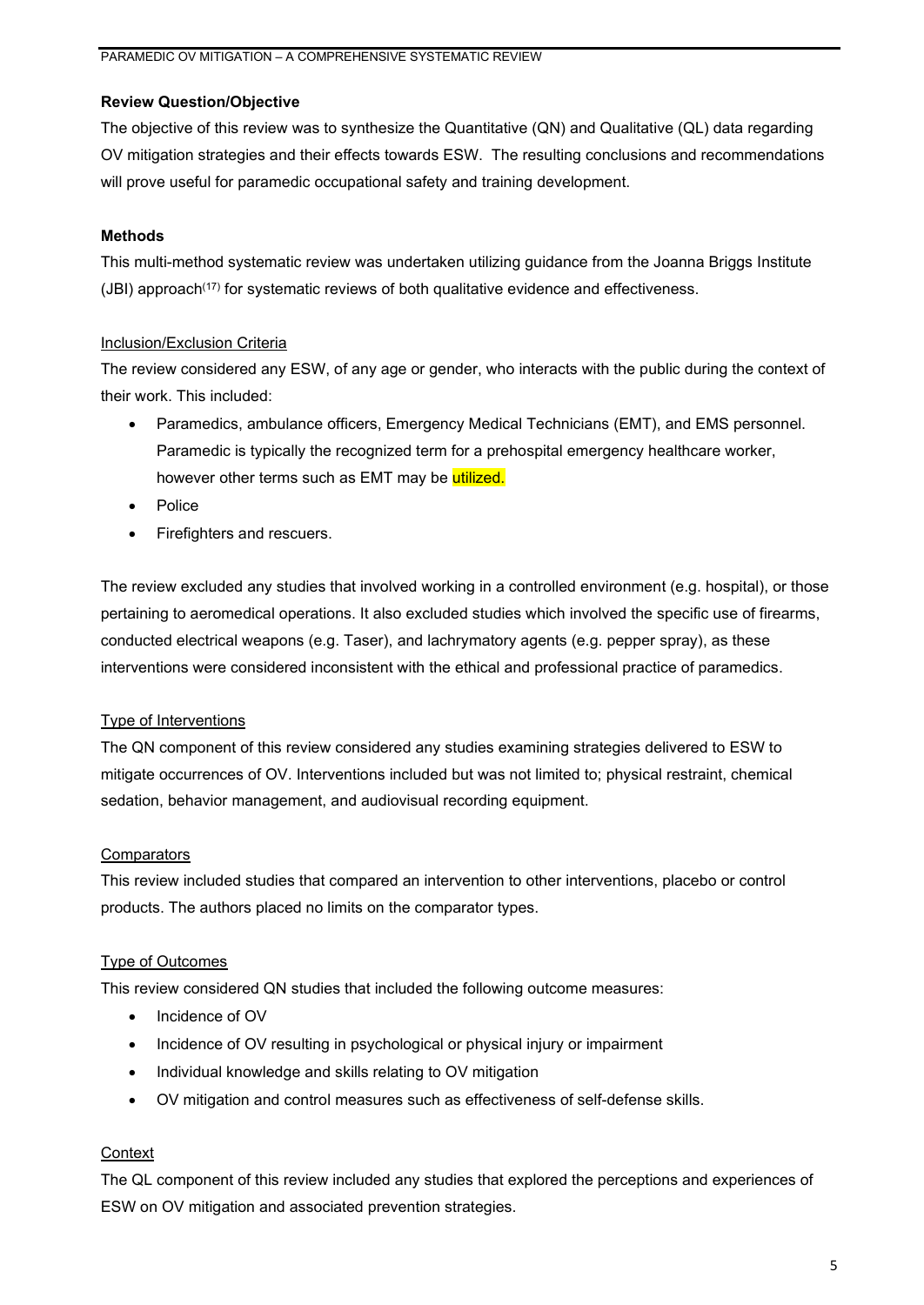## **Search Strategy**

The search strategy aimed to find both published and unpublished studies. An initial limited search of CINAHL and PubMed was undertaken followed by analysis of the text words contained in the title and abstract, and of the index terms used to describe the article. The reference list of all studies selected for critical appraisal were also screened for additional studies. The search strategy examined only English language studies published between 1990 and 2020. This extended timeframe was selected to capture the earliest identified paramedic literature on <mark>OV</mark>.<sup>(18)</sup> The detailed search strategy for PsycINFO, MEDLINE, ERIC, CINAHL, is listed below, however a complete search strategy can be found in Appendix 1:

< insert Figure 1 here >

#### **Study Selection and Assessment of Methodological Quality**

Following the search, all identified citations were collated with titles and abstracts screened and evaluated by two independent reviewers. Studies that met the inclusion criteria were retrieved in full and assessed in detail. Full text studies that did not meet the inclusion criteria were excluded. Studies were critically appraised by two independent reviewers for methodological quality using standardized critical appraisal <mark>instruments</mark>.<sup>(17)</sup> Any disagreements that arose between the reviewers were resolved through a discussion and there was no requirement for mediation with a third reviewer. A comprehensive search of the literature revealed a total of 1561 potentially relevant articles including 301 duplicates. Figure 2, by means of a PRISMA<sup>(19)</sup> flow diagram, outlines the stages of identification and retrieval of studies for inclusion in this systematic review for which there were 26 (24 QN and 2 QL) studies.

< insert Figure 2 here >

QN and QL data were extracted from included papers by the primary reviewer using the standardized data extractions tool available in JBI SUMARI.<sup>(17)</sup> QL research findings were combined using the JBI SUMARI<sup>(17)</sup> QL synthesis tool to generate themes and statements from which a comprehensive set of findings were produced. A meta-analysis of QN studies was not possible in this review due to the significant clinical and methodological heterogeneity which existed. Consequently, QN studies were combined into a narrative synthesis for evidence presentation. The primary reviewer analyzed and integrated the results of QL and QN studies, which was then assessed and refined by the remaining reviewers. There were no discrepancies highlighted during this process and therefore no requirement for further mediation.

# **Results**

#### **Characteristics of Included Studies**

Two QL studies involving 1178(20) and 10(15) participants respectively, were included for methodological assessment and review. There were 24 QN studies that met inclusion criteria for this review. These studies included 14 (n=6642), examining police OV mitigation strategies, (21-34) and 10 (n= 2306) examining <mark>paramedics.<sup>(35-44)</mark> No studies on either firefighters or rescue professionals were identified.</mark></sup>

#### **Results Synthesis of Qualitative Research Findings**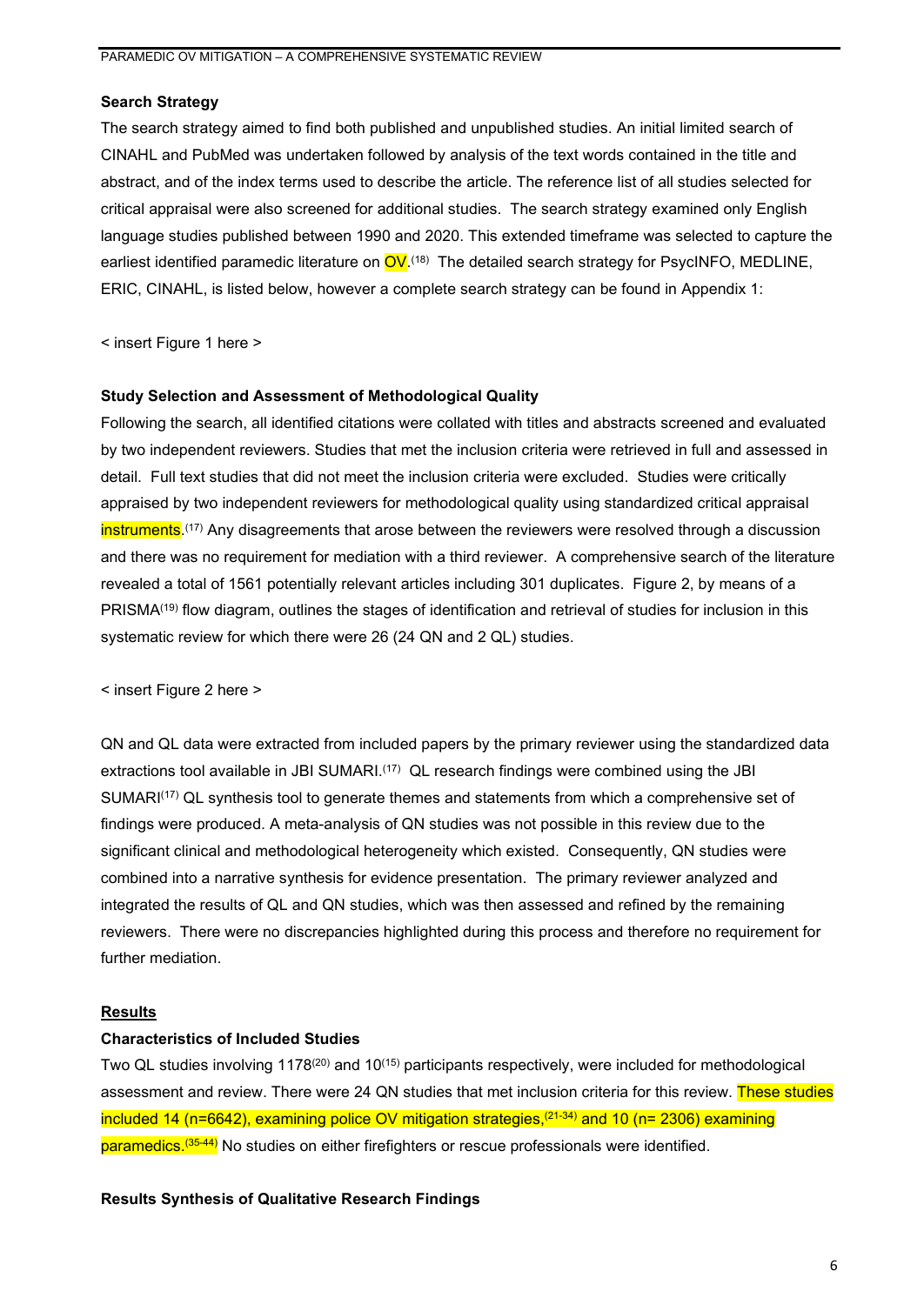The two QL studies investigated paramedics who had been assaulted in the context of their work. A total of 23 findings were extracted from the included studies and assessed for credibility utilizing the JBI levels of credibility and definitions. (45) Each finding was assessed as either *Unequivocal* (accompanied by an absolute explanation), *Equivocal* (accompanied by an indistinct explanation), or *Unsupported* (not supported by the data).<sup>(45)</sup> Of the 23 findings, 19 (83%) received a finding of Unequivocal (U), and four (17%) a finding of Equivocal (E). No findings of an Unsupported description were recorded. The findings were then placed into four distinct categories before being aggregated into two synthesized findings. A full list of findings are listed in Appendix 2. To assist in the confidence of these synthesized findings, they were then evaluated using the ConQual approach,<sup>(45)</sup> which provides an appraisal level based on the criteria of dependability, credibility, and the type of research. Based on this methodology the reviewers assigned an overall score of "low" in regard to the level of confidence in both synthesized findings.(45)

## Synthesized Finding 1: Organizational, Societal and Judicial Commitment

This finding was derived from the following two categories and their supportive findings and illustrations.

## *Category 1.1: Law Enforcement and Judicial Mitigation Interventions*

EMS OV mitigation strategies cannot function in isolation, they require the support and assistance of ancillary services and systems, including law enforcement, security services, and the judicial system. The following findings describe how paramedics perceive their interactions with these services and systems can affect OV mitigation.

- *Finding 1:* OV definition, intent, and the law (U)<sup>(15)</sup>
- *Finding 2:* Law enforcement positive (E)<sup>(20)</sup>
- *Finding 3:* Law enforcement negative (U)<sup>(20)</sup>
- *Finding 4:* Ineffective hospital security services (U)<sup>(20)</sup>
- *Finding 5:* Poor judicial support of legal deterrents (U)<sup>(15)</sup>
- *Finding 6:* Ineffective judicial support (U)<sup>(20)</sup>
- *Finding 7:* OV Intent and reporting (U)<sup>(15)</sup>

# *Category 1.2: EMS OV Mitigation Systems*

Just as EMS OV mitigation systems require the support of ancillary services and systems, of equal importance is the support and commitment from within the organization. The following findings illustrate how paramedics perceive organizational support and commitment, and how it affects not only OV mitigation interventions but the attitudes of paramedics towards OV.

*Finding 1:* Ineffective system wide support (U)<sup>(20)</sup> *Finding 2:* Absence of organizational commitment to OV training (U)<sup>(15)</sup> *Finding 3:* Lack of organizational support to OV systems (U)<sup>(15)</sup> *Finding 4:* Organizational Disconnect (U)(15)

Synthesized finding 2: Occupation Specific OV strategies and Training This finding was derived from the following two categories and their supportive findings and illustrations.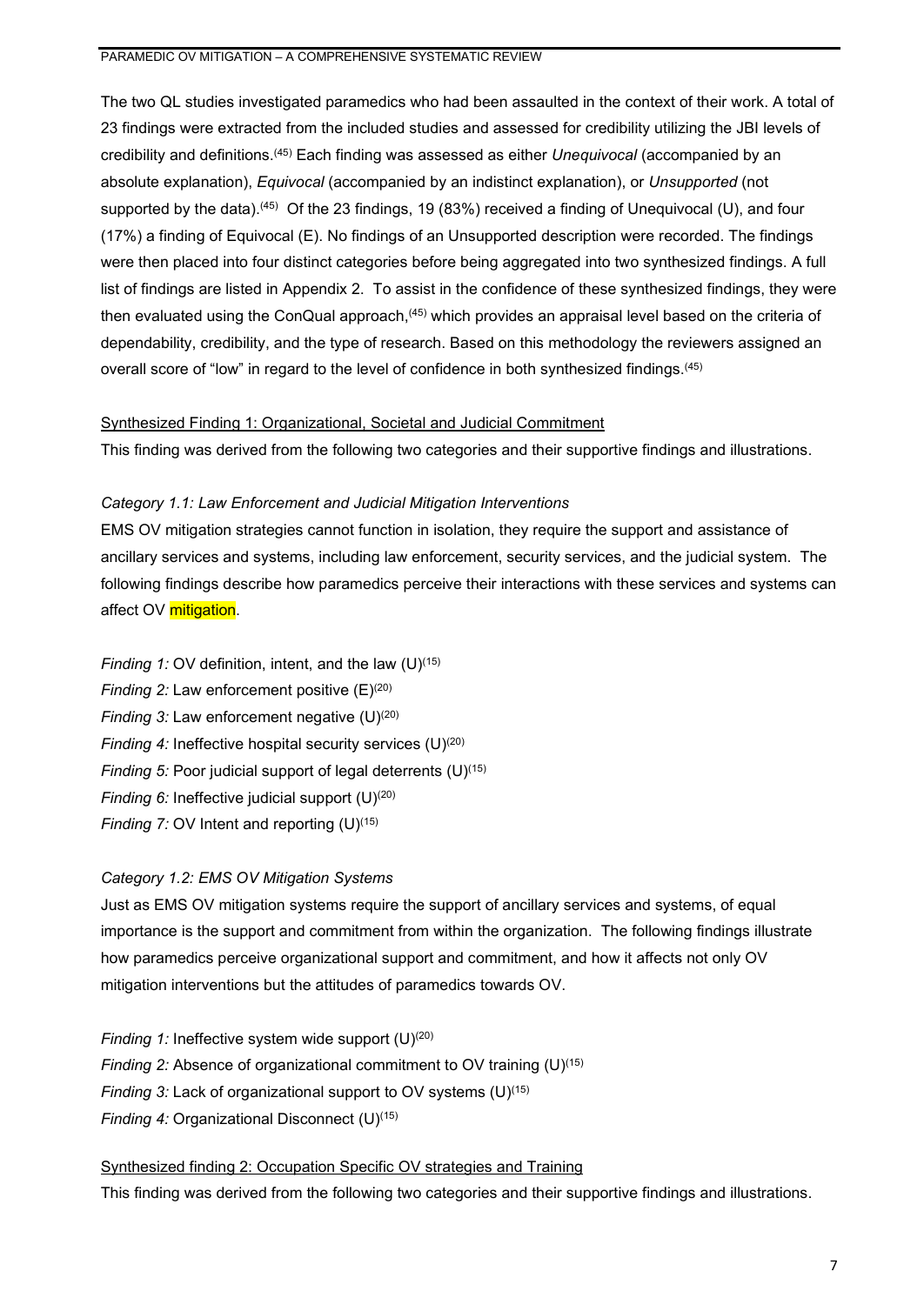# *Category 2.1: OV Mitigation Training*

OV mitigation strategies and training need to include an array of knowledge, skills, and awareness to manage the many different types and presentations of violence and aggression. The findings illustrated below establish how paramedics reason their exposure to OV occurred, and subsequently how their OV mitigation training, or lack thereof, failed.

*Finding 1:* Body Language and Communication Skills (U)(20) *Finding 2:* Community expectation (paramedics as heroes) (U)<sup>(20)</sup> *Finding 3:* Identification of problem demographic areas (U)<sup>(20)</sup> *Finding 4:* Inadequate OV training (de-escalation techniques) (E)<sup>(20)</sup> *Finding 5:* Poor or inappropriate OV training (U)<sup>(20)</sup> *Finding 6:* Inadequate OV training (situational awareness) (U)<sup>(20)</sup> *Finding 7:* Inadequate OV training (personal positioning) (U)<sup>(20)</sup> *Finding 8:* Inadequate OV training (lack of recognition) (U)<sup>(15)</sup>

## *Category 2.2: OV Equipment Mitigation Interventions*

With limited available evidence-based paramedic OV mitigation interventions and strategies, the composition of the specific skills and training forming such programs is often left to the discretion of the EMS provider. The findings listed below describe some of the skills, training and interventions that paramedics believe could or should be implemented by their EMS provider as a way of mitigating incidents of OV.

*Finding 1:* Physical restraints (U)<sup>(20)</sup> *Finding 2:* Chemical restraints (U)<sup>(20)</sup> *Finding 3: Protective instruments (deterrents)* (E)<sup>(20)</sup> *Finding 4:* Protective instruments (armaments) (E)<sup>(20)</sup>

#### **Results of Quantitative Findings**

A meta-analysis was not possible on the included QN studies due largely in part to their heterogeneity and lack of appropriate data for statistical amalgamation. The 24 QN studies were analyzed against the type of OV strategy and then combined into a narrative synthesis against their measured outcomes. The OV strategies included:

- Body-Worn Cameras (BCW)<sup>(32-34)</sup>
- Chemical sedation(35-40, 43, 44)
- $\bullet$  OV Training approaches $(21, 25, 26, 42)$
- Body language assessment<sup>(22-24)</sup>
- $\bullet$  Self-defense skills $(27-31)$
- Physical restraint<sup>(41)</sup>

The evidence apprising the results of the QN studies was considered to determine a level of confidence for each outcome. This assessment was informed by the Grading of Recommendations Assessment, Development and Evaluation (GRADE) approach.<sup>(46)</sup> With the exception of BCW which was ranked as 'moderate', all other QN outcomes received a ranking of "very low".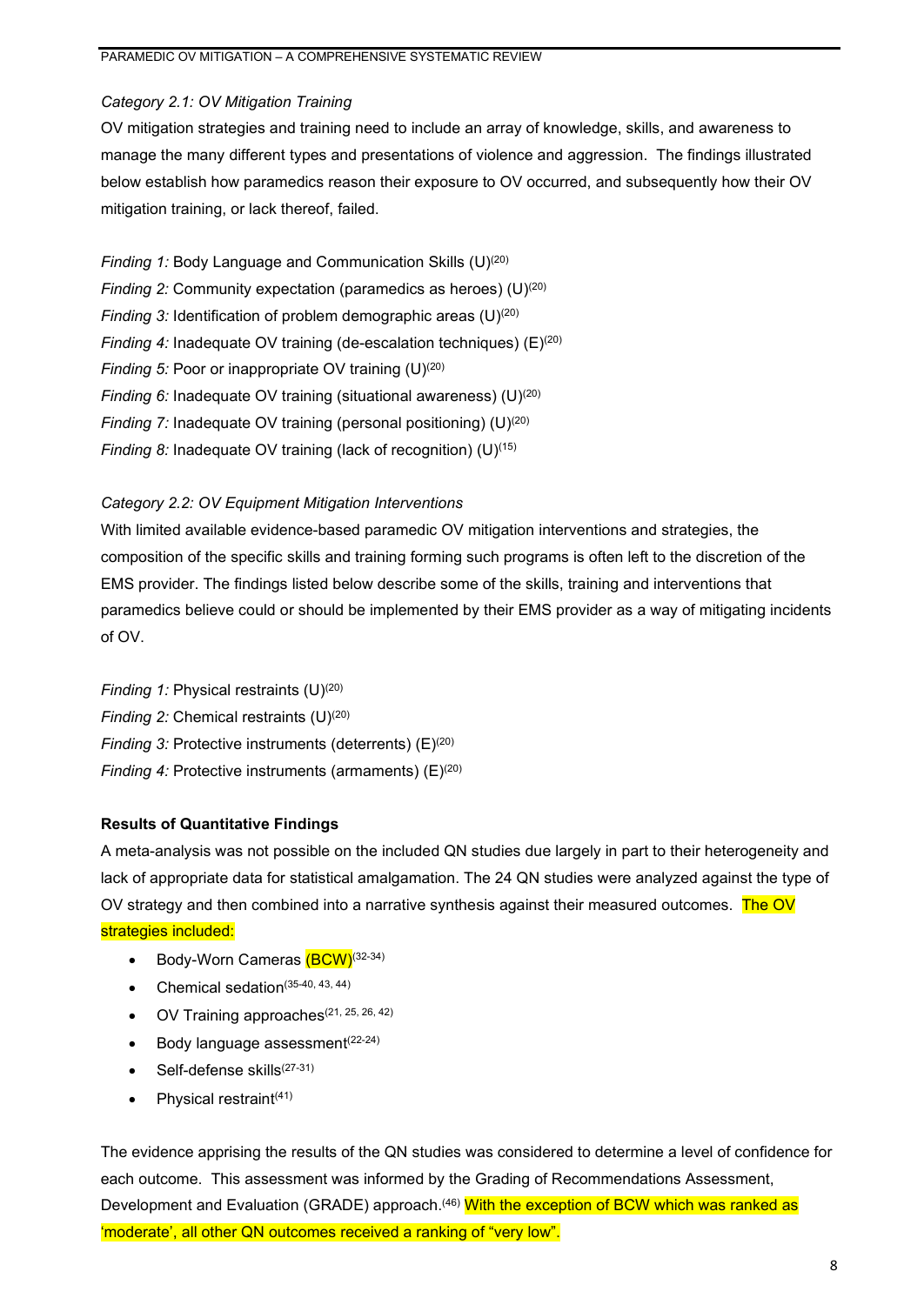#### Body-Worn Cameras

Three studies<sup>(32-34)</sup> examined the use of BWC on the incidence of assaults against police officers by citizens. The intervention of BWC worn by police on the incidence of assault and aggression provided contradictory results. The studies by Ariel et al.<sup>(33)</sup> and Barela<sup>(34)</sup> were able to provide evidence that the overall rate of assaults against police decreased during the study period. However the studies by Ariel at al.<sup>(32)</sup> and Ariel et al.<sup>(33)</sup> established the probability of a police officer being assaulted whilst wearing a BWC was significantly higher ( $p < 0.001$ ). The results of the Ariel at al.<sup>(32)</sup> and Ariel et al.<sup>(33)</sup> studies should be placed within the context of significant heterogeneity between trial locations, with some sites recording a decrease in the rate of assaults.

#### Chemical Sedation

Eight studies(35-40, 43, 44) examined the effectiveness of chemical interventions for cases of prehospital violence, agitation or behavioral disturbance. The studies examined the pharmacological agents of ketamine,<sup>(35-37, 39, 44)</sup> midazolam,<sup>(38, 40, 44)</sup> droperidol<sup>(38, 43)</sup> and haloperidol<sup>(36, 43, 44)</sup> for the sedation and control of the violent individual. All pharmacological agents were effective at inducing sedation with ranges between 90%(35) to 96%(39) for ketamine, 86%(38) for midazolam, 90%(43) to 96%(38) for droperidol, and between 65%<sup>(36)</sup> to 87%<sup>(43)</sup> for haloperidol. In terms of sedation, ketamine achieved effective sedation considerably faster than the other pharmacological agents at 2 minutes<sup>(39)</sup> to 5 minutes.<sup>(36)</sup> when compared to midazolam at 30 minutes,  $(38)$  droperidol at 22 minutes $(38)$  and haloperidol at 17 minutes $(36)$ .

Complications or adverse outcomes associated with the administration of the pharmacological agent ranged from between 6%<sup>(39)</sup> to 49%<sup>(36)</sup> for ketamine, 0%<sup>(40)</sup> to 23%<sup>(38)</sup> for midazolam, 3%<sup>(43)</sup> to 7%<sup>(38)</sup> for droperidol, and 4%(43) to 5%(36) for haloperidol. Assaults or injuries to paramedics occurred in 15.8%(44) of cases with ketamine sedation,  $3\%/38}$  to  $6\%/40}$  with midazolam and  $4\%/38}$  with droperidol. No information was available for haloperidol sedation. Inadequate information was provided by the authors as to when the injuries occurred i.e. before, during, or after chemical sedation to enable appropriate appraisal.

#### Self-Defense Skills

Four studies<sup>(27-29, 31)</sup> examined the ability of ESW to protect themselves from a physical attack, and one study<sup>(30)</sup> assessed the perceptions of ESW on their preparation and performance of self-defense skills. The studies by Renden et al.<sup>(28)</sup> and Nieuwenhuys et al.<sup>(27)</sup> demonstrated that the performance of participants' Arrest and Self-Defense Skills (ASDS) decreased significantly under high-anxiety or high-pressure simulations. The follow-up study by Renden et al.<sup>(29)</sup> established that increased training was beneficial to ASDS, however performance still deteriorated in high-anxiety conditions. Renden et al.(31) also provided evidence to the benefits of a reflex-based training program incorporating elements of interpersonal skill, as a valid approach to ASDS strategy. Regarding ESW perception of their ASDS, Renden et al.(30) identified that the amount and type of training is an important issue, and that the execution of these skills in an occupational context is generally very different to their application in training.

# Body Language Assessment

There were three studies(22-24) examining the role of non-verbal communication in predicting acts of physical violence against ESW. The results from these studies identified remarkably similar perceptions of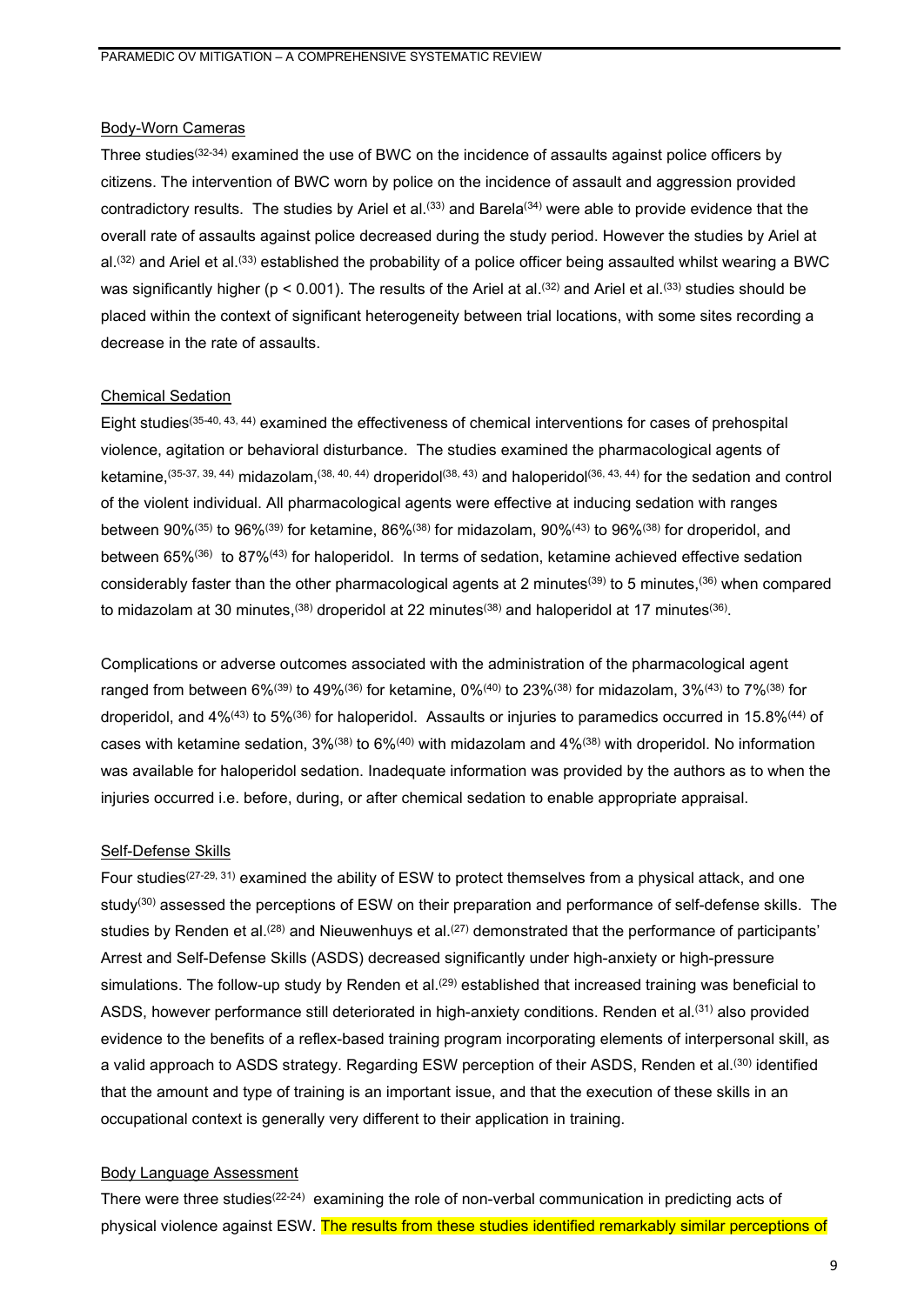social cues to imminent violence. These perceptions were identified from not only Police Officers, some of whom had been exposed to acts of violence, but also in non-law enforcement control groups.

#### OV Training Approaches

Four studies(21, 25, 26, 42) examined ESW OV mitigation training through concepts of decision making, processing strategies, resource enhancement and specialized training. The studies were each able to demonstrate improvements in either training procedures or programs that could influence the way that EMS organizations view, develop and instruct their OV mitigation strategies. The study by Helsen et al.(21) established the role of high-fidelity training simulations in improving the effectiveness of training interventions. Teller et al.<sup>(25)</sup> demonstrated the benefits of a specialized training program for management of mental health patients by police and paramedics with improvements noted in both patient compliance and increased transport to mental health facilities. Williot et al.<sup>(26)</sup> verified the role of emotional processing strategies in the improved detection of threatening cues, and van Erp et al.<sup>(42)</sup> provided evidence to confirm that enhancing personal resources can result in improvements in attitudes, actions and emotions when dealing with bystander conflict.

#### Physical Restraint

One study<sup>(41)</sup> was identified that examined the act of physical restraint by ESW and examined the risks of such practice through the relationship between physical restraint, patient injury, and assaults. Assaults on paramedics occurred in 27% (77/271) of cases, with physical restraint noted to be ineffective 77% (209/271) of the time due primarily to continued resistance of the patient (118/271).

#### **Discussion**

#### Qualitative Findings

The first synthesized finding focused on the characterization of OV, and the contrast of this portrayal when compared to aspects of law enforcement and judicial administration. Though OV is well defined, its application to common law offences is more complex, particularly if the perpetrator is experiencing medical, traumatic, or psychological impairment.<sup>(47)</sup> Despite the issues with law enforcement and the legal system, the involvement of police is generally seen to have a positive role in the prevention of paramedic OV. Difficulties however, can occur between paramedics and police in their differing objectives in managing patient or offender outcomes. While there can be no single approach to the management of a potentially violent or aggressive patient, the congruence of treatment goals between allied agencies would appear only to benefit OV mitigation strategies.<sup>(25)</sup>

The other main category of this QL synthesis pertains to the support, communication and commitment from within the organization to EMS OV mitigation systems. These elements of organizational responsibility provide some of the most important characteristics of any OV system and are readily recognized by participants in these systems. (48, 49) The commitment demonstrated by EMS organizations needs to encompass all elements of OV mitigation including robust program evaluation, structured reporting procedures, investigation and support mechanisms for victims, and a system-wide preventative approach including all elements of supervisory, operational, and dispatch practices.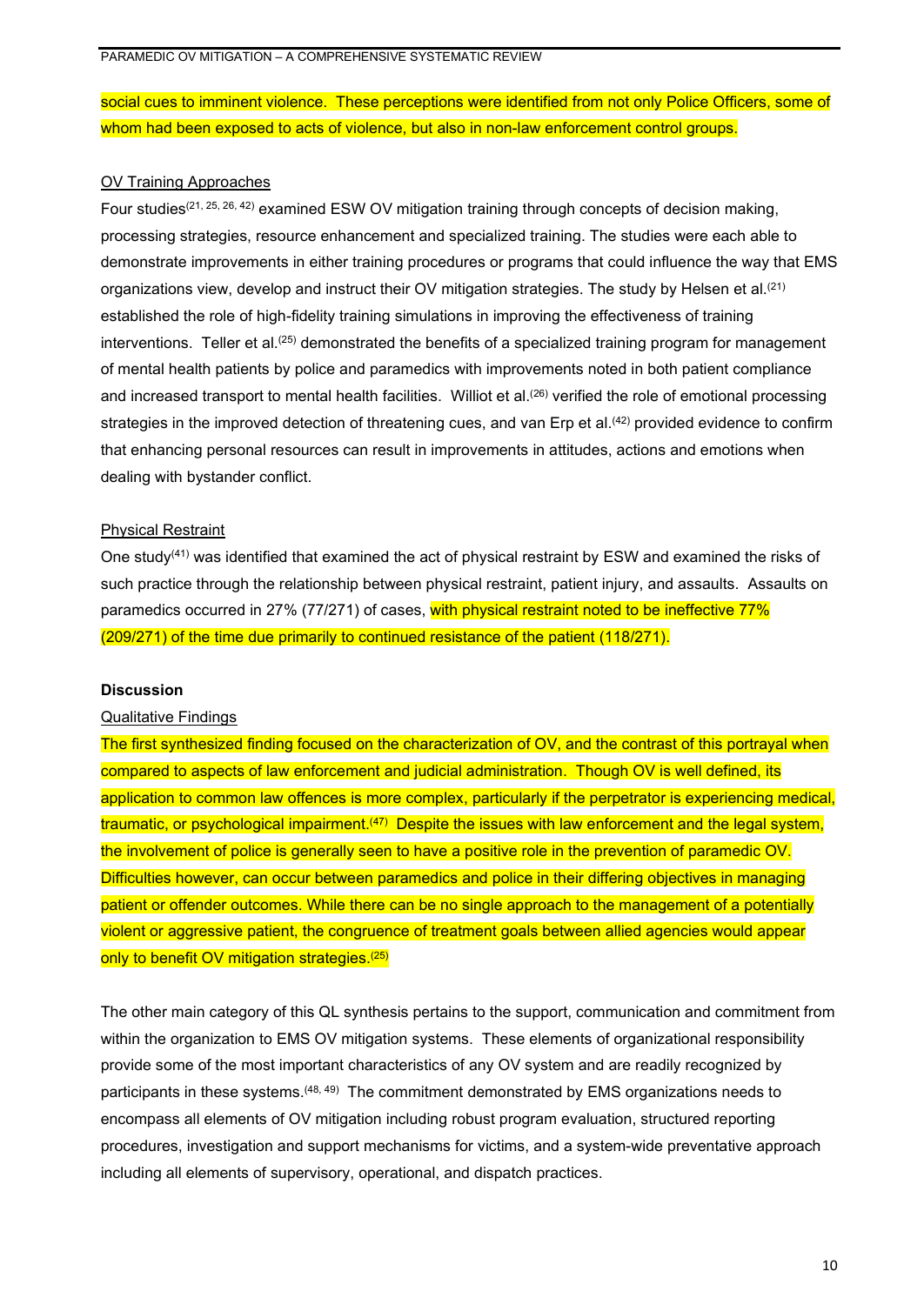The second synthesized findings demonstrate a perception of inappropriate OV training, skills and interventions. Though individually these findings appear to be related to specific interventions, in reality it is a symptom of a larger scale problem characterized by a lack of course evaluation and a lack of systematic high caliber research.<sup>(50, 51)</sup> <mark>The available literature within health-care identifies that the weaknesses of OV</mark> mitigation systems are often the result of a lack of adaptation to the specific needs of the participants and for the environment in which they work.<sup> $(7, 51)$ </sup> It is also essential that any elements of an OV mitigation system are exposed to a thorough, and on-going evaluation process and evidence of this is extremely limited. (52) The rigorous evaluation of these systems and interventions is a necessity if purposeful, safe, and relevant interventions are to be effective at minimizing the incidence of  $\mathsf{OV}^{(7, 50)}$ 

## Quantitative Findings

The QN component of this review was focused on education or training interventions designed to minimize the incidence or severity of ESW OV.

## *Body-Worn Cameras*

The use of BWC is a relatively new concept for ESW OV mitigation. The theoretical basis for their use centers around the principle that monitoring behavior changes behavior and is underpinned by the social theory of self-awareness.(33) This theory is based on the premise that an individual, knowing with sufficient certainty that their behavior is being observed, will alter various social processes. However, this theory while theoretically sound, is problematic within EMS systems because many patients responsible for OV are affected by drug/alcohol intoxication or have medical illnesses or injuries which reduce their cognitive processing abilities. This is similar in principle to the failure of closed-circuit television systems to prevent law-breaking, where individuals are generally unaware they are being filmed.<sup>(32)</sup>

# *Chemical Sedation*

The pharmacodynamics of the drugs used in the chemical sedation of violent patients is complex. The evidence from this review suggests that application of droperidol provides one of the most effective and safe means of providing sedation to the combative or agitated individual. However, the average time to sedation of 22 minutes, is over four times as long as the average time to sedation in the ketamine group. This is an area of concern, because the longer that ESW are tasked with restraining the violent patient, the higher the risk of assault and injury. Despite this, the real risk of significant complications associated with ketamine use remains.(36) Ultimately, there may be no single, optimal pharmacological agent for use by paramedics in sedating the violent patient. EMS providers need to undertake a flexible approach to chemical sedation and provide sedation guidelines that reflect the medical requirements of certain patient populations and indeed the resources and environment that these interactions occur.

#### *Self-Defense Skills*

The ability to defend and tactically withdraw from a violent encounter is recognized as a strategic component of OV mitigation strategies. $^{(53)}$  One of the problems associated with such a strategy is that it assumes participants will act and behave consistently under certain stressful conditions. Humans though, are not inclined to act homogenously in such situations and responses can range from fight, flight to freeze.(54) There is no certain way to predict how an individual will react in a given situation and reactions are often instantaneous and instinctive, propelled from deep within subconscious brain circuits.<sup>(54)</sup>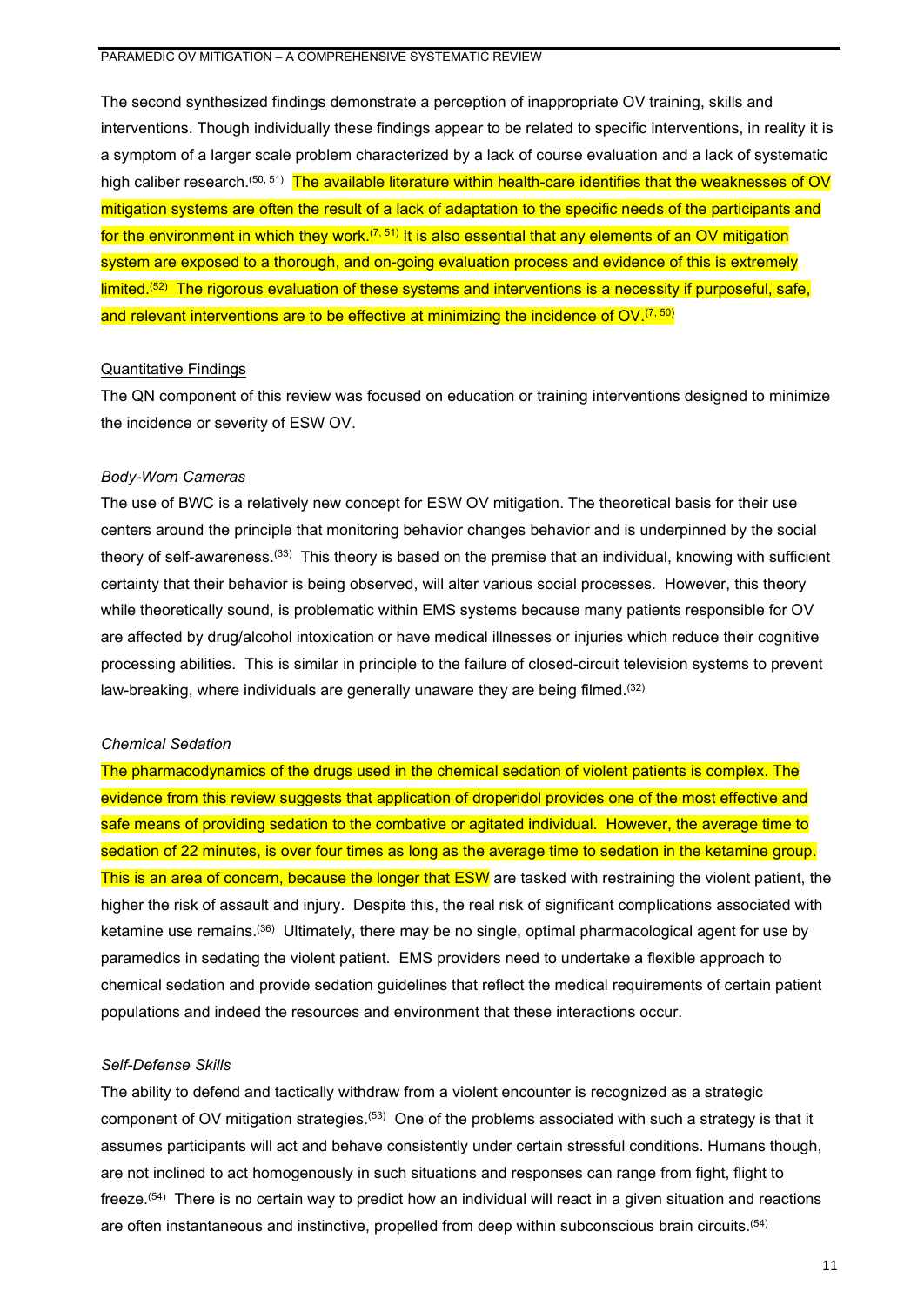Furthermore, the stress, anxiety and resulting physiological responses such as increased heart rate and breathing, can further inhibit an individual's performance in such situations. (54) Though genetic predisposition and environment can play a role in how an individual will respond in these situations, regulation of these largely automated reactions is possible through both preparation and training. $^{\left( 54\right) }$ 

These findings are significant to paramedics who are taught self-defense skills through their respective EMS organizations. It suggests that it may be beneficial to not only increase the amount of training time that is delivered to their employees, but that training should also encompass higher levels of stress and anxiety to replicate realistic real-life situations.<sup>(30)</sup> However, the economic and operational restraints of such training is not practical for most EMS organizations. What is more pragmatic to EMS organizations and their workers is training that reflects a generalized lack of self-defense skill and incorporates inherent instinctive reflexes and interpersonal skills as part of any OV mitigation strategy.

#### *Body-Language Assessment*

The ability of paramedics to recognize potentially aggressive situations and act before verbal or physical violence occurs, is a critical element of OV mitigation. The results of studies that examined these behaviors, identified remarkably similar perceptions of social cues to imminent violence. The fact that these behaviors were identified regardless of previous exposure to personal violence or specific training, may indicate that reactions to these behaviors are not learned but rather are instinctual. Notwithstanding, it has been reported that the police officers were more sensitive to these behavioral cues,<sup>(23)</sup> suggesting that training or experience may help to enhance instinctual reactions.

## *OV Training Approaches*

The systems, programs, and techniques contained within these studies provide a diverse approach to OV mitigation. Notably, the study by Teller et al.<sup>(25)</sup> examined the issue of OV mitigation not from a reactive approach, but rather from a pre-emptive methodology of mental health management. Mental health emergencies are a global health issue and one of the most common factors in paramedic OV.<sup>(55)</sup> However, despite the frequency of mental health emergencies, many paramedics acknowledge that they lack the appropriate education and skills to provide the necessary care to these patients.<sup>(56)</sup>

Conversely, the study by van Erp et al.(42) is important as its OV mitigation strategy is based on the premise of conflict resolution through the enhancement of personal and job resources for paramedics. Such resources are very important in OV mitigation strategies because it acknowledges the personal influence of paramedic behavior in the conflict process. One area of personal influence identified by the study<sup>(42)</sup> was the capacity of an individual to acknowledge another person's outlook and to assess their thoughts and motives accurately. This perspective is extremely important in conflict resolution because not only does it provide insight into the possible behavioral strategies of others but it also decreases the likelihood that individuals will act on their negative emotions. (42)

## *Physical Restraint*

The use of physical restraints by ESW is accompanied by risks not only to the patient, but to the personnel who apply the restraint as well.<sup>(41)</sup> Such risks in conjunction with the increasing prevalence of chemical sedation, has appeared to of decreased the use of physical restraint by ESW to control the violent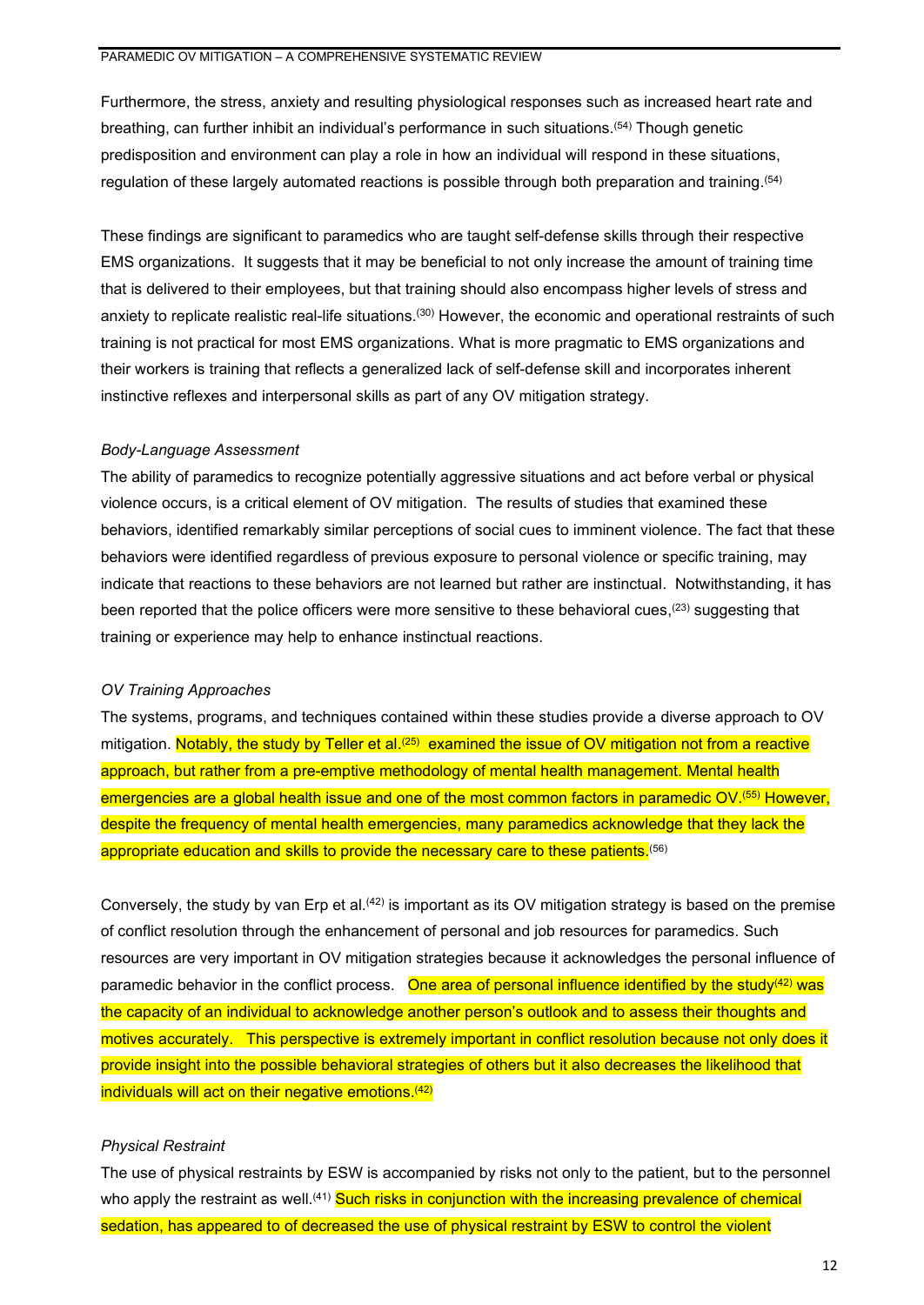individual. Though the research reports limited effectiveness on the use physical restraint, the true benefits of its use may not lie in isolated practice but rather in combination with pharmacological interventions. (40, 41)

# **Integration of Qualitative and Quantitative Components**

Integration of the QL and QN components of this review is problematic due largely to heterogeneity of the included studies. The QL component of this review focused on the insights of ESW to OV mitigation strategies, whereas the QN component concentrated on specific OV interventions. Nevertheless, it is apparent from the QL and QN assessments that a disconnect exists between existing ESW OV mitigation literature and the perceptions of ESW to suitable OV mitigation strategies.

## **Limitations of this Review**

There are several limitations of this review. Most notably, a meta-analysis was not possible on the QN studies due to the level of methodological heterogeneity that existed. Additionally, the QL review though able to provide pertinent findings into OV mitigation experiences, is affected by the limited number of studies providing strength to these conclusions. While, the reviewers made all efforts to minimize errors, including the assistance of a librarian to guide search criteria, there is the possibility that some research articles were missed during the literature search. Lastly, most studies related to ESW OV mitigation originated in the United States of America. While these studies are invaluable in terms of providing an insight into OV mitigation, this emphasis may limit the generalization of the findings.

### **Conclusion**

As demonstrated by the type, nature, and variety of studies evaluated, the mitigation of ESW OV is not easily characterized. It is often a dynamic, multi-layered process, encompassing not only an array of perpetrators, but complex social, medical and psychological influences. Strategies and systems that are developed need to be tailored to the specific cultural, environmental, and social factors that encompass the EMS organization with comprehensive and ongoing evaluation of their impact. The ability to be adaptable and flexible to the ongoing needs of the workers and their environment, is a keystone to effective OV mitigation practice. Ultimately, regardless of the interventions provided to paramedics to mitigate OV, they need to be supported not only by the organization, but law enforcement, judicial systems, and society alike.

# **Implications of Practice**

The findings of this review can usefully guide and inform paramedic OV mitigation education, training and practice. The QL recommendations are generated from synthesized findings and are based on the ConQual approach<sup>(45)</sup> and the JBI grades of recommendation.<sup>(57)</sup> The QN recommendations are provided with a level of confidence based on the GRADE approach to study evaluation,(58) and the JBI grades of recommendation. (57)

< insert Table 1 here >

< insert Table 2 here >

#### **Summary Statement**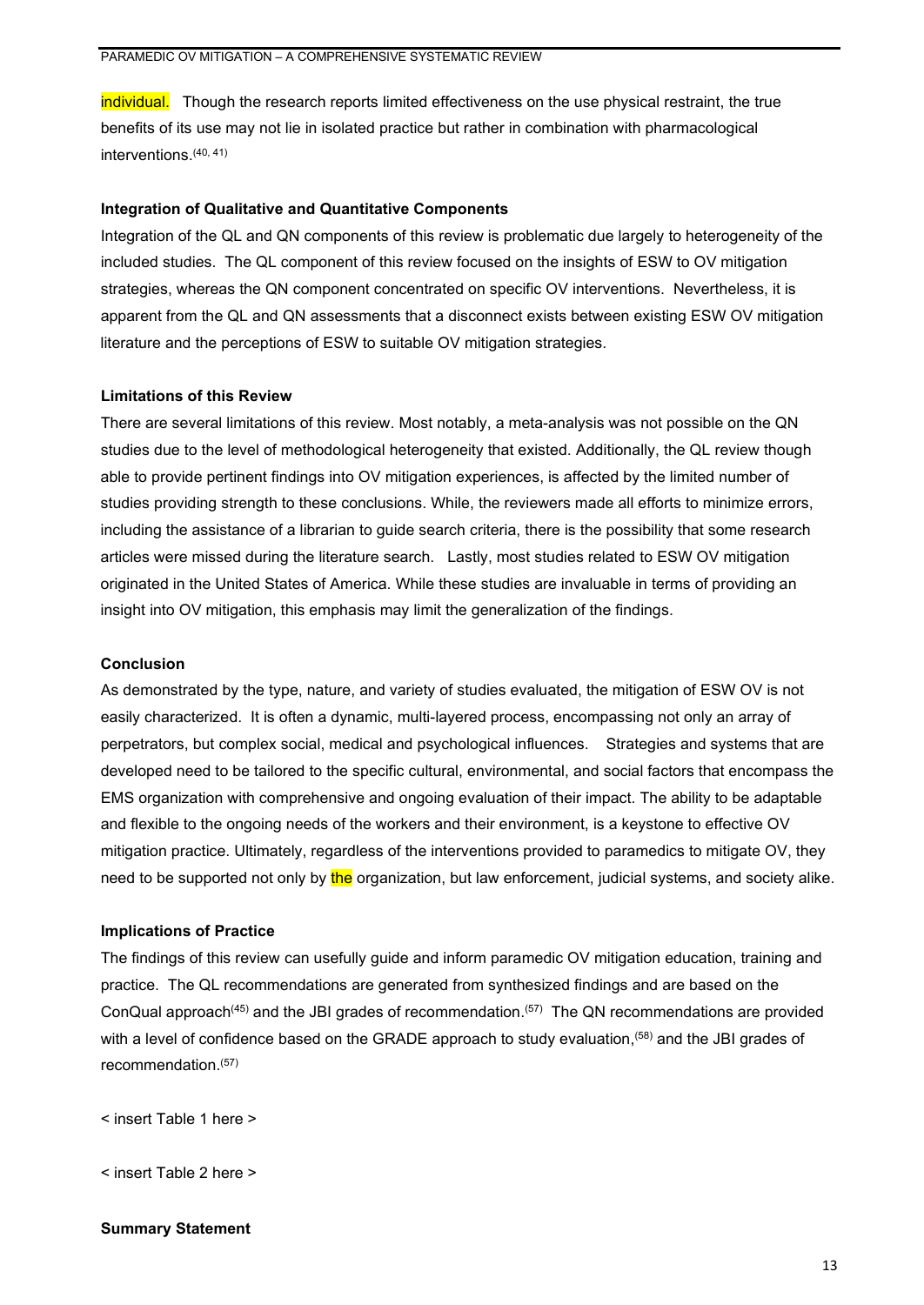No funding has been received to undertake this review. All authors associated with this review have contributed to its development, furthermore the authors have no conflicts of interest to report. The data that supports the findings of this review is available at the locations cited in the reference section.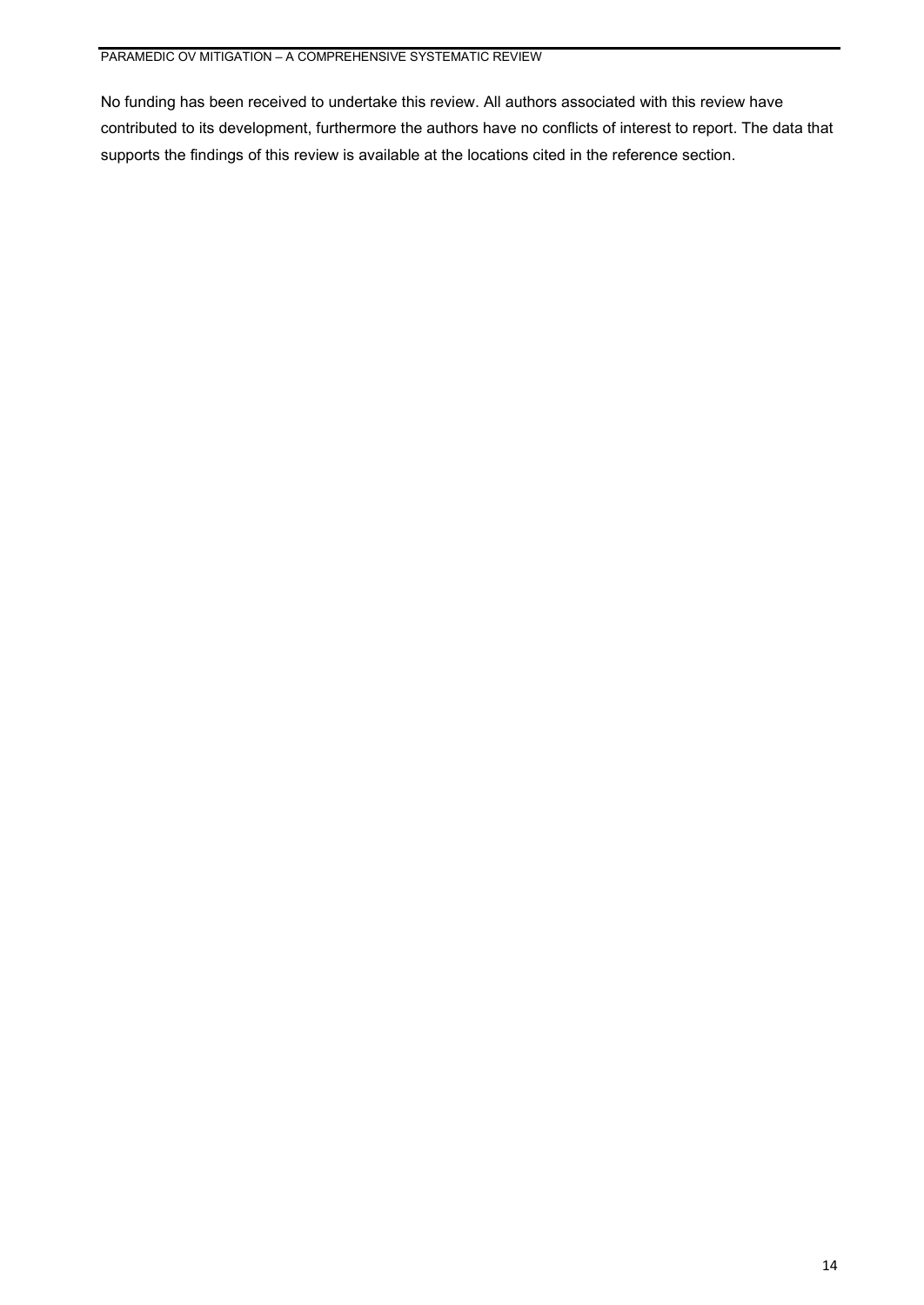# **References**

- 1. Beech B, Leather P. Workplace violence in the health care sector: A review of staff training and integration of training evaluation models. Aggress Violent Behav. 2006;11(1):27-43.
- 2. Workplace violence [Internet]. 2017 [updated 3rd September, 2018; cited 2019 18th February]. Available from: <https://www.safeworkaustralia.gov.au/workplace-violence>.
- 3. Bigham BL, Jensen JL, Tavares W, Drennan IR, Saleem H, Dainty KN, et al. Paramedic selfreported exposure to violence in the emergency medical services (EMS) workplace: a mixedmethods cross-sectional survey. Prehosp Emerg Care. 2014;18(4):489-94.
- 4. Boyle M, Koritsas S, Coles J, Stanley J. A pilot study of workplace violence towards paramedics. Emerg Med J. 2007;24(11):760-3.
- 5. Corbett SW, Grange JT, Thomas TL. Exposure of prehospital care providers to violence. Prehosp Emerg Care. 1998;2(2):127-31.
- 6. Violence in the Workplace: Risk factors and prevention strategies [Internet]. The National Institute for Occupational Safety and Health (NIOSH); 1996 [updated 6th June, 2014; cited 2019 5th, April]. Available from: <https://www.cdc.gov/niosh/docs/96-100/risk.html>.
- 7. Hills DJ, Ross HM, Pich J, Hill AT, Dalsbø TK, Riahi S, et al. Education and training for preventing and minimising workplace aggression directed toward healthcare workers. Cochrane Libr. 2015(9):1-18.
- 8. Maguire BJ, O'Neill, B.J., & Brightwell, R. Violence against emergency medical services personnel: A systematic review of the literature. American Journal of Industrial Medicine. 2018;61:167-72.
- 9. Kynoch K, Wu C-JJ, Chang AM. The effectiveness of interventions in the prevention and management of aggressive behaviours in patients admitted to an acute hospital setting: a systematic review. JBI Database System Rev Implement Rep. 2009;6(12):175-233.
- 10. Oliver A, Levine R. Workplace violence: a survey of nationally registered emergency medical services professionals. Epidemiology research international. 2015;2015:12.
- 11. Petzäll K, Tällberg J, Lundin T, Suserud B-O. Threats and violence in the Swedish pre-hospital emergency care. Int Emerg Nurs. 2011;19(1):5-11.
- 12. van Reemst L, Fischer TF. Experiencing External Workplace Violence: Differences in Indicators Between Three Types of Emergency Responders. J Interpers Violence. 2016.
- 13. Campeau AG. A Space-Control Theory of Paramedic Scene-Management: ProQuest Dissertations Publishing; 2007.
- 14. Gormley MA, Crowe RP, Bentley MA, Levine R. A National Description of Violence toward Emergency Medical Services Personnel. Prehosp Emerg Care. 2016:1-9.
- 15. Taylor JA, Barnes B, Davis AL, Wright J, Widman S, LeVasseur M. Expecting the unexpected: A mixed methods study of violence to EMS responders in an urban fire department. Am J Ind Med. 2016;59(2):150-63.
- 16. Jacobsson A, Backteman-Erlanson S, Brulin C, Hörnsten Å. Experiences of critical incidents among female and male firefighters. Int Emerg Nurs. 2015;23(2):100-4.
- 17. Institute TJB. The System for the United Management, Assessment and Review of Information (SUMARI). The Joanna Briggs Institute; 2017.
- 18. Tintinalli JE. Violent patients and the prehospital provider. Ann Emerg Med. 1993;22(8):1276-9.
- 19. Moher D, Liberati A, Tetzlaff J, Altman DG. Preferred reporting items for systematic reviews and meta-analyses: the PRISMA statement. Annals of internal medicine. 2009;151(4):264-9.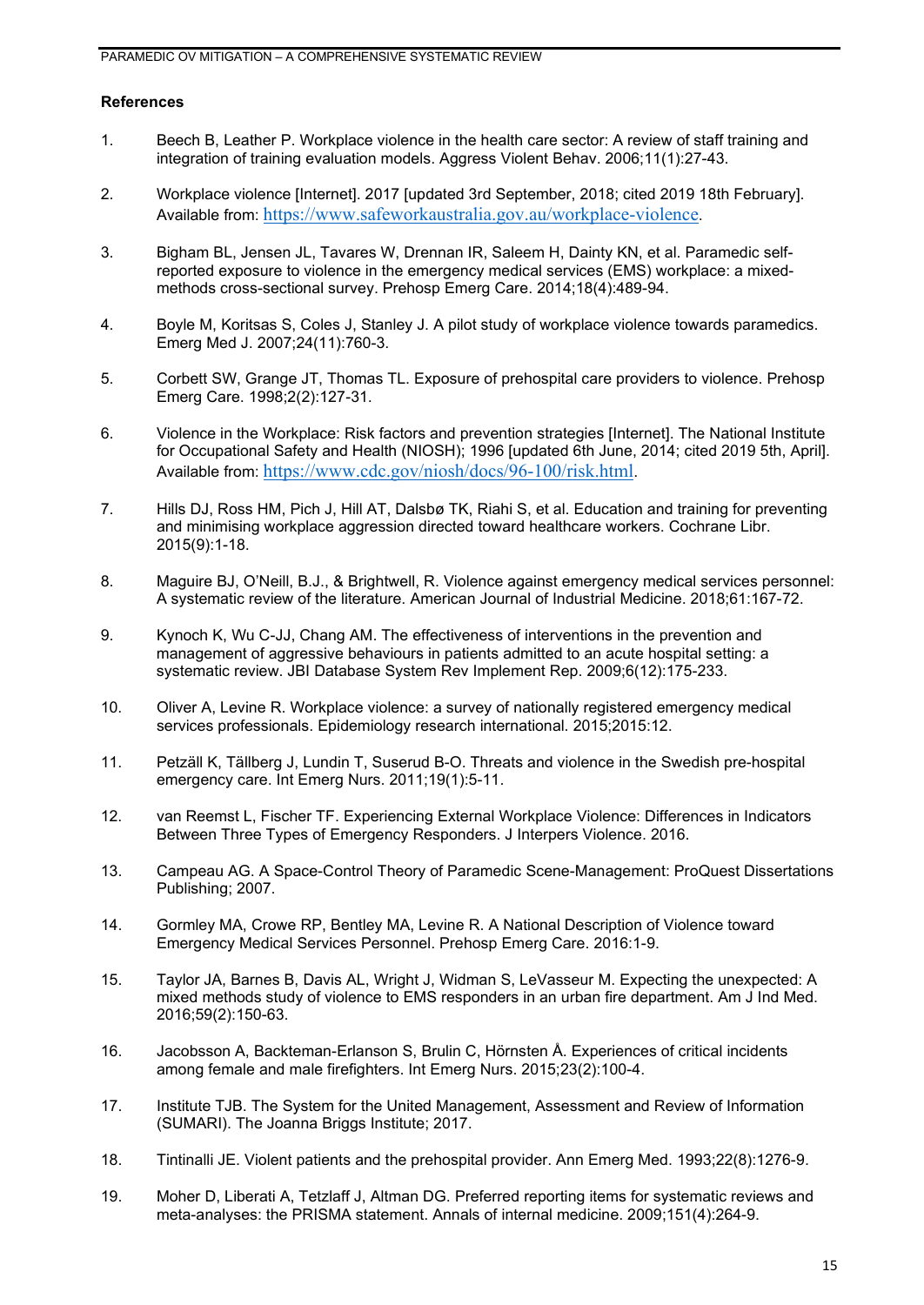- 20. Maguire BJ, O'Neill BJ, O'Meara P, Browne M, Dealy MT. Preventing EMS workplace violence: A mixed-methods analysis of insights from assaulted medics. Injury. 2018:1258-65.
- 21. Helsen WFS, Janet L. A new training approach to complex decision making for police officers in potentially dangerous interventions. J Crim Justice. 1999;27(5):395-410.
- 22. Johnson RR. Perceptions of Interpersonal Social Cues Predictive of Violence Among Police Officers Who Have Been Assaulted. J Police Crim Psychol. 2015;30(2):87-93.
- 23. Johnson RR. Show Me Your Hands! Police and Public Perceptions of Violent Interpersonal Cues. J Police Crim Psychol. 2017;32(4):289-99.
- 24. Sweet DM, Burzette RG. Development of the Nonverbal Cues of Interpersonal Violence Inventory: Law Enforcement Officers' Perceptions of Nonverbal Behavior and Violence. Crim Justice Behav. 2018;45(4):519-40.
- 25. Teller JLS, Munetz MR, Gil KM, Ritter C. Crisis intervention team training for police officers responding to mental disturbance calls. Psychiatr Serv. 2006;57(2):232-7.
- 26. Williot A, Blanchette I. Can threat detection be enhanced using processing strategies by police trainees and officers? Acta Psychologica. 2018;187:9-18.
- 27. Nieuwenhuys A, Caljouw SR, Leijsen MR, Schmeits BAJ, Oudejans RRD. Quantifying police officers' arrest and self-defence skills: Does performance decrease under pressure? Ergonomics. 2009;52(12):1460-8.
- 28. Renden PG, Landman A, Geerts SF, Jansen SE, Faber GS, Savelsbergh GJ, et al. Effects of anxiety on the execution of police arrest and self-defense skills. Anxiety Stress Coping. 2014;27(1):100-12.
- 29. Renden PG, Landman A, Savelsbergh GJP, Oudejans RRD. Police arrest and self-defence skills: performance under anxiety of officers with and without additional experience in martial arts. Ergonomics. 2015;58(9):1496-506.
- 30. Renden PG, Nieuwenhuys A, Savelsbergh GJ, Oudejans RR. Dutch police officers' preparation and performance of their arrest and self-defence skills: a questionnaire study. Appl Ergon. 2015;49:8-17.
- 31. Renden PG, Savelsbergh GJ, Oudejans RR. Effects of reflex-based self-defence training on police performance in simulated high-pressure arrest situations. Ergonomics. 2016:1-11.
- 32. Ariel B, Sutherland A, Henstock D, Young J, Drover P, Sykes J, et al. Wearing body cameras increases assaults against officers and does not reduce police use of force: Results from a global multi-site experiment. Eur J Criminol. 2016;13(6):744-55.
- 33. Ariel B, Sutherland A, Henstock D, Young J, Drover P, Sykes J, et al. Paradoxical effects of selfawareness of being observed: testing the effect of police body-worn cameras on assaults and aggression against officers. J Exp Criminol. 2017;14(1):19-47.
- 34. Barela BP. Understanding the Effects of Body Worn Cameras on Police Interactions With the Public: Impact on Number of Assaults on Officers and Use of Force Complaints Against Officers [M.C.J.]. Ann Arbor: University of Colorado at Colorado Springs; 2017.
- 35. Cole JB, Klein LR, Nystrom PC, Moore JC, Driver BE, Fryza BJ, et al. A prospective study of ketamine as primary therapy for prehospital profound agitation. Am J Emerg Med. 2018;36(5):789- 96.
- 36. Cole JB, Moore JC, Nystrom PC, Orozco BS, Stellpflug SJ, Kornas RL, et al. A prospective study of ketamine versus haloperidol for severe prehospital agitation. Clin Toxicol (Phila). 2016;54(7):556-62.
- 37. Keseg D, Cortez E, Rund D, Caterino J. The Use of Prehospital Ketamine for Control of Agitation in a Metropolitan Firefighter-based EMS System. Prehosp Emerg Care. 2015;19(1):110-5.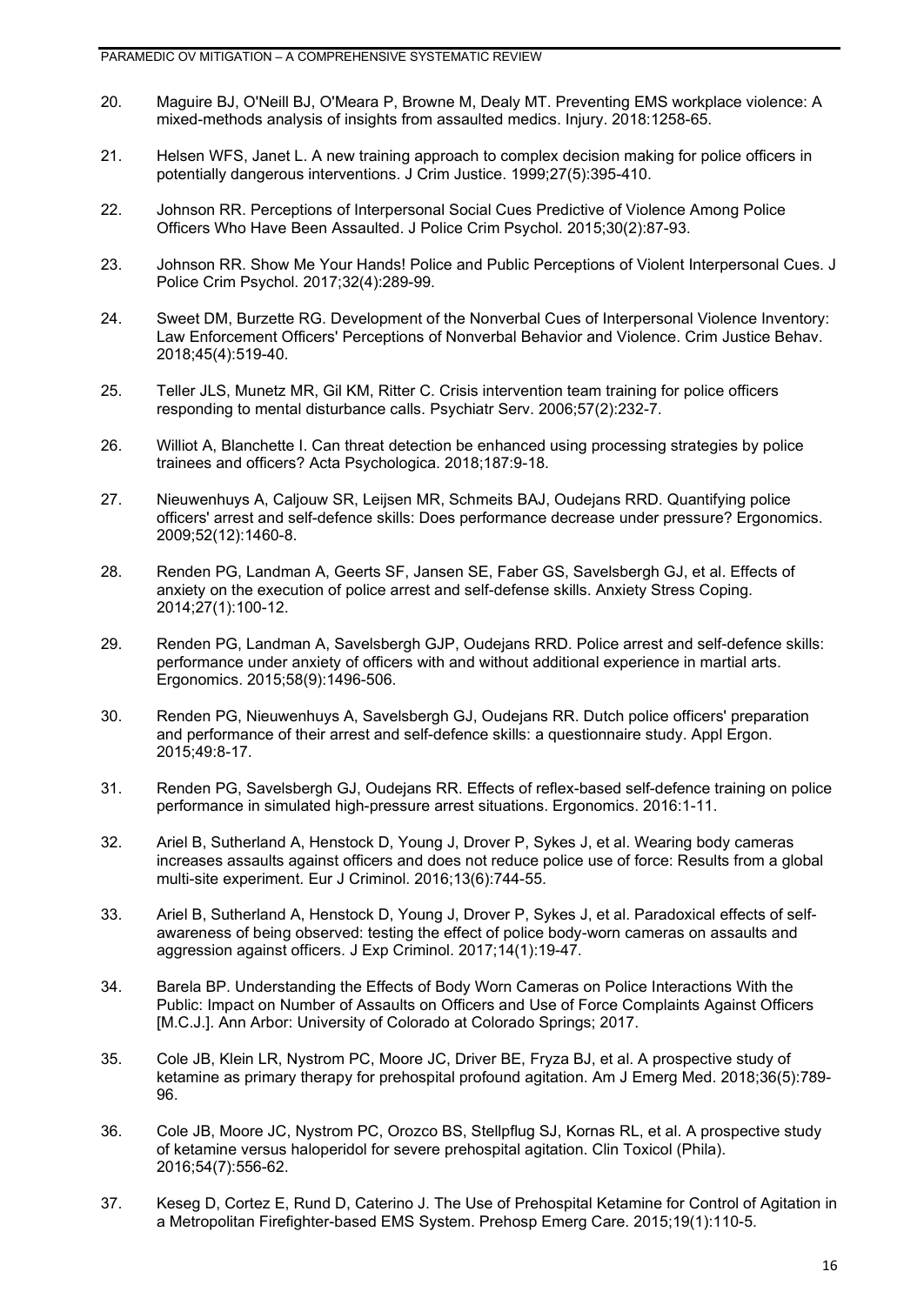- 38. Page CB, Parker LE, Rashford SJ, Bosley E, Isoardi KZ, Williamson FE, et al. A Prospective Before and After Study of Droperidol for Prehospital Acute Behavioral Disturbance. Prehosp Emerg Care. 2018:1-9.
- 39. Scheppke KA, Braghiroli J, Shalaby M, Chait R. Prehospital use of i.m. ketamine for sedation of violent and agitated patients. West J Emerg Med. 2014;15(7):736-41.
- 40. Weiss S, Peterson K, Cheney P, Froman P, Ernst A, Campbell M. The use of chemical restraints reduces agitation in patients transported by emergency medical services. J Emerg Med. 2012;43(5):820-8.
- 41. Cheney PR, Gossett L, Fullerton-Gleason L, Weiss SJ, Ernst AA, Sklar D. Relationship of restraint use, patient injury, and assaults on EMS personnel. Prehosp Emerg Care. 2006;10(2):207-12.
- 42. van Erp KJPM, Gevers JMP, Rispens S, Demerouti E. Empowering public service workers to face bystander conflict: Enhancing resources through a training intervention. J Occup Organ Psychol. 2018;91(1):84-109.
- 43. Macht M, Mull AC, McVaney KE, Caruso EH, Johnston JB, Gaither JB, et al. Comparison of droperidol and haloperidol for use by paramedics: assessment of safety and effectiveness. Prehosp Emerg Care. 2014;18(3):375-80.
- 44. O'Connor L, Rebesco M, Robinson C, Gross K, Castellana A, O'Connor MJ, et al. Outcomes of Prehospital Chemical Sedation With Ketamine Versus Haloperidol and Benzodiazepine or Physical Restraint Only. Prehosp Emerg Care. 2018:1-9.
- 45. Munn Z, Porritt, K., Lockwood, C., Aromataris, E., & Pearson, A. . Establishing confidence in the output of qualitative research synthesis: the ConQual approach. BMC Medical Resarch Methodology. 2014;14(1):7 p.
- 46. Schünemann H, Brozek J, Oxman A, Guyatt G, editors. GRADE handbook for grading quality of evidence and strength of recommendations. Updated October 2013 ed: The GRADE Working Group; 2013.
- 47. Women cleared for punching QLD paramedic [Internet]. online2017 [updated 12th August 2017; cited 2019 18th February]. Available from: [https://www.brisbanetimes.com.au/national/queensland/woman-cleared-for-punching-qld](https://www.brisbanetimes.com.au/national/queensland/woman-cleared-for-punching-qld-paramedic-20170812-gxus4y.html)[paramedic-20170812-gxus4y.html](https://www.brisbanetimes.com.au/national/queensland/woman-cleared-for-punching-qld-paramedic-20170812-gxus4y.html).
- 48. Gillespie GL, Gates DM, Mentzel T, Al-Natour A, Kowalenko T. Evaluation of a Comprehensive ED Violence Prevention Program. J Emerg Nurs. 2013;39(4):376-83.
- 49. Peek-Asa C, Casteel C, Allareddy V, Nocera M, Goldmacher S, E OH, et al. Workplace violence prevention programs in hospital emergency departments. J Occup Environ Med. 2007;49(7):756- 63.
- 50. Knott J, Gerdtz, M., Daniel, C., Dearie, V., & Holsheimer, A. Violence prevention and management: standards for development of training and organisational responses in Victorian Health Services. Melbourne: Department of Health & Human Services; 2014. 70.
- 51. Runyan CW, Zakocs RC, Zwerling C. Administrative and behavioral interventions for workplace violence prevention. Am J Prev Med. 2000;18(4):116-27.
- 52. Doyle J. Occupational violence against health care workers. Victorian Auditor-General Melbourne: Victorian Government Printer; 2015. 72.
- 53. Occupational Safety and Health Administration. Guidelines for preventing workplace violence for healthcare and social service workers. Occupational Safety and Health Administration. Washington, D.C.: U.S. Department of Labor; 2015. 60.
- 54. Fields RD. Why we snap: Understanding the rage circuits in your brain. New York: Dutton; 2015.